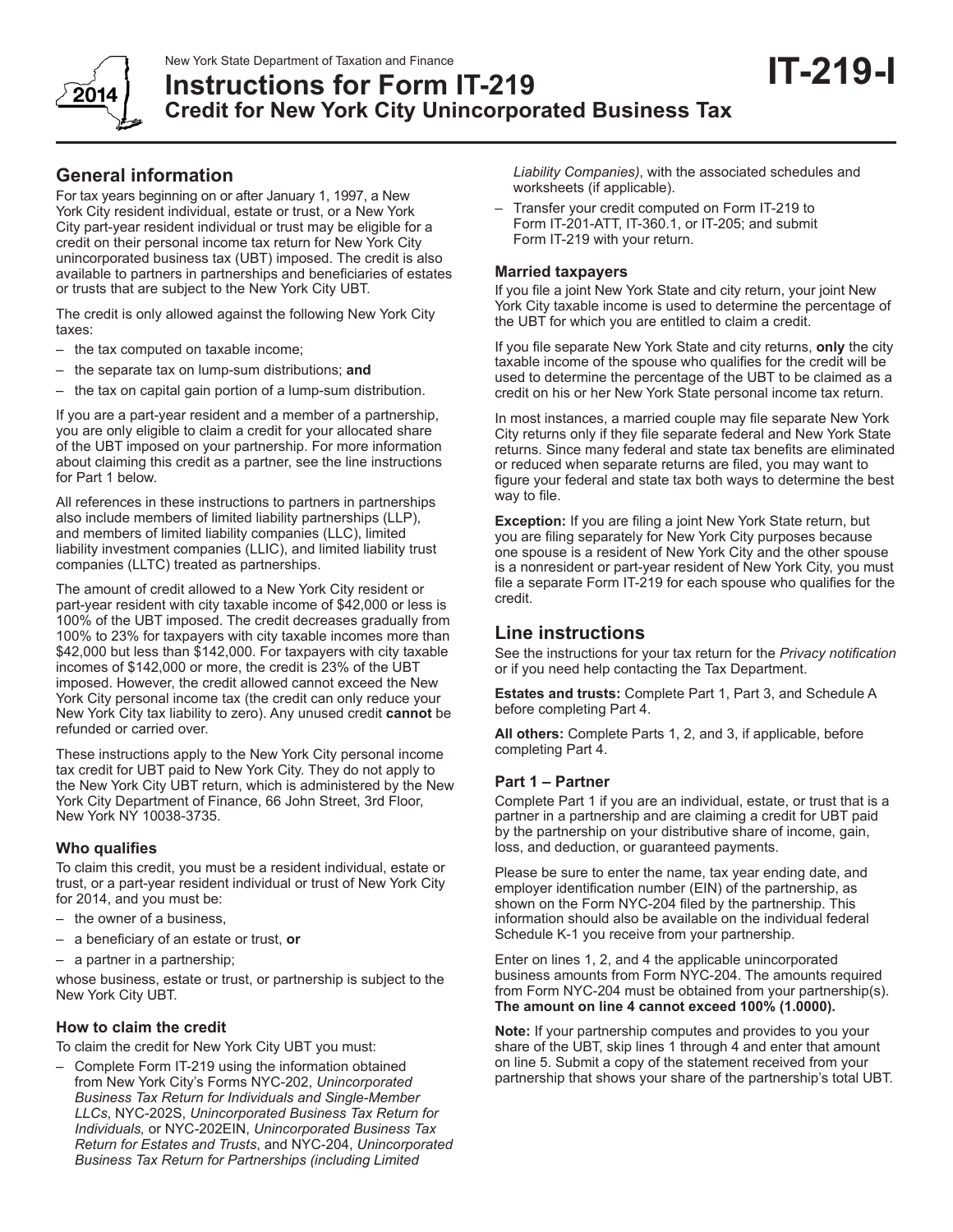#### **Page 2 of** 3 **IT-219-I** (2014)

**Multiple partnerships:** If you are a partner who received a distributive share of income, gain, loss, and deduction, or guaranteed payments from more than one partnership for which the New York City UBT has been imposed, **you must** do the following:

**Step 1 –** Complete a separate Form IT-219 (Part 1 only) for each partnership subject to the New York City UBT.

**Step 2 – Estates and trusts:** On one of the forms completed under Step 1, also complete Part 3 (if applicable), Schedule A, and Part 4 (if applicable), and include on Schedule A, *Totals* line, the total of the line 5 amounts computed in Step 1 (including the Form IT-219 filed under this step).

**All others:** On one of the forms completed under Step 1, also complete Parts 2 and 3 (if applicable) and Part 4. Include on line 8 of this form the total of the line 5 amounts computed in Step 1 (including the Form IT-219 filed under this step) and any line 6 and line 7 amounts.

**Step 3 –** Submit the additional Form(s) IT-219 completed in Step 1 with the Form IT-219 completed in Step 2.

**Part-year residents:** If you are a member of a partnership that is subject to the New York City UBT, you must complete the *Part-year resident UBT allocation worksheet* below for the amount to enter on Form IT-219, Part 1, line 5.

#### **Part-year resident UBT allocation worksheet**

| 1 Amount from Form IT-219, Part 1, line 3  1                                                              |     |
|-----------------------------------------------------------------------------------------------------------|-----|
|                                                                                                           |     |
|                                                                                                           |     |
| 4 Enter the number of days during 2014 that                                                               |     |
| 5 Tax period (fiscal-year filers see worksheet                                                            | 365 |
| 6 Divide line 4 by line 5 and round the result to                                                         |     |
| 7 Multiply line 3 by line 6. This is your allocated<br>distributive share of the New York City UBT. Enter |     |

#### **Instructions for part-year resident UBT allocation worksheet**

Line 5 – If you are a fiscal-year filer, enter the actual number of days from the date your fiscal year began until the end of the calendar year. For example, if your fiscal year began on March 1, 2014, then you would enter *306* on line 5.

**Line 7 –** Multiply line 3 by line 6. This is your distributive share of the New York City UBT. Enter this amount on Form IT-219, Part 1, line 5.

#### **Part 2 – Individual**

Complete Part 2 if you are an individual and are claiming a credit for New York City UBT computed on Form NYC-202 or Form NYC-202S. If you and your spouse each filed Form NYC-202 or Form NYC-202S because you each had a business ( subject to New York City UBT) and you are filing jointly, enter the Form(s) NYC-202, line 23 amounts or the Form(s) NYC-202S, line 8 amounts on Form IT-219, Part 2, line 6.

#### **Line 6**

**Resident individual:** Enter on line 6 the amount from Form NYC-202, line 23, or Form NYC-202S, line 8.

**Part-year resident individual:** Complete Worksheet A on the back of Form IT-219 using the instructions on page 3. Enter on line 6 the amount from Worksheet A, line 5.

#### **Part 3 – Beneficiary's share of unincorporated business taxes**

#### **Line 7**

**Beneficiary:** If you are a beneficiary of an estate or trust that was subject to New York City UBT, you may be able to claim a credit for your share of the taxes imposed on the estate or trust.

Enter on line 7 your share of the New York City UBT imposed on the estate or trust. You can obtain this information from the estate or trust of which you are a beneficiary.

In the space provided on line 7, enter the name of the estate or trust (including the name and title of the fiduciary). Also enter the employer identification number in the boxes to the right of the name area.

**Estates and trusts:** Include on line 7 **only** your share of New York City UBT from another estate or trust. Also include the line 7 amount on the Schedule A, *Totals* line, column D.

**If you were a part-year resident beneficiary of an estate or trust,** you may claim a credit for New York City UBT of the estate or trust **only** if, and to the extent, the business income of the estate or trust on which the UBT was imposed was included in your New York City taxable income for your resident period.

#### **Part 4 – Computation of credit**

If you are an estate or trust that has distributed all of your income to the beneficiaries, **do not** complete Part 4. However, please be sure to submit Form IT-219 with the Form IT-205 you are filing.

#### **Line 8**

**Fiduciaries:** Enter your share of eligible New York City UBT from Schedule A, *Fiduciary* line, column D on the back of Form IT-219.

**Note:** The fiduciary is eligible to claim a credit for **only** that portion of the New York City UBT that was not allocable to the beneficiaries.

**All others:** Add lines 5, 6, and 7. This is your total UBT. If you are a partner in more than one partnership, include on line 8 the total of all Form IT-219, line 5 amounts (including the Form IT-219 on which the credit is being computed).

**Line 10 –** If your New York City taxable income entered on line 9 is:

- \$42,000 or less, you are eligible to claim a credit of 100% of the total UBT entered on line 8. Enter *1.000* on line 10.
- more than \$42,000, but less than \$142,000, complete Worksheet B on the back of Form IT-219 to determine the percentage between 100% and 23% you are allowed to claim of the total UBT entered on line 8. Enter on line 10 the amount from Worksheet B, line 7. Be sure the amount you enter on line 10 is rounded to the third decimal place (for example, 29.5% equals .295); or
- \$142,000 or more, you are eligible to claim a credit of 23% of the total UBT entered on line 8. Enter *.230* on line 10.

**Line 11 –** If you were a part-year resident individual of New York City, or if you were an estate or trust, this is your allowable credit for New York City UBT. New York City part-year resident individuals, transfer the line 11 amount to Form IT-360.1, line 54. Estates and trusts, transfer the line 11 amount to Form IT-205, line 22.

**If you were a full-year resident individual of New York City,** you must complete lines 12 through 16.